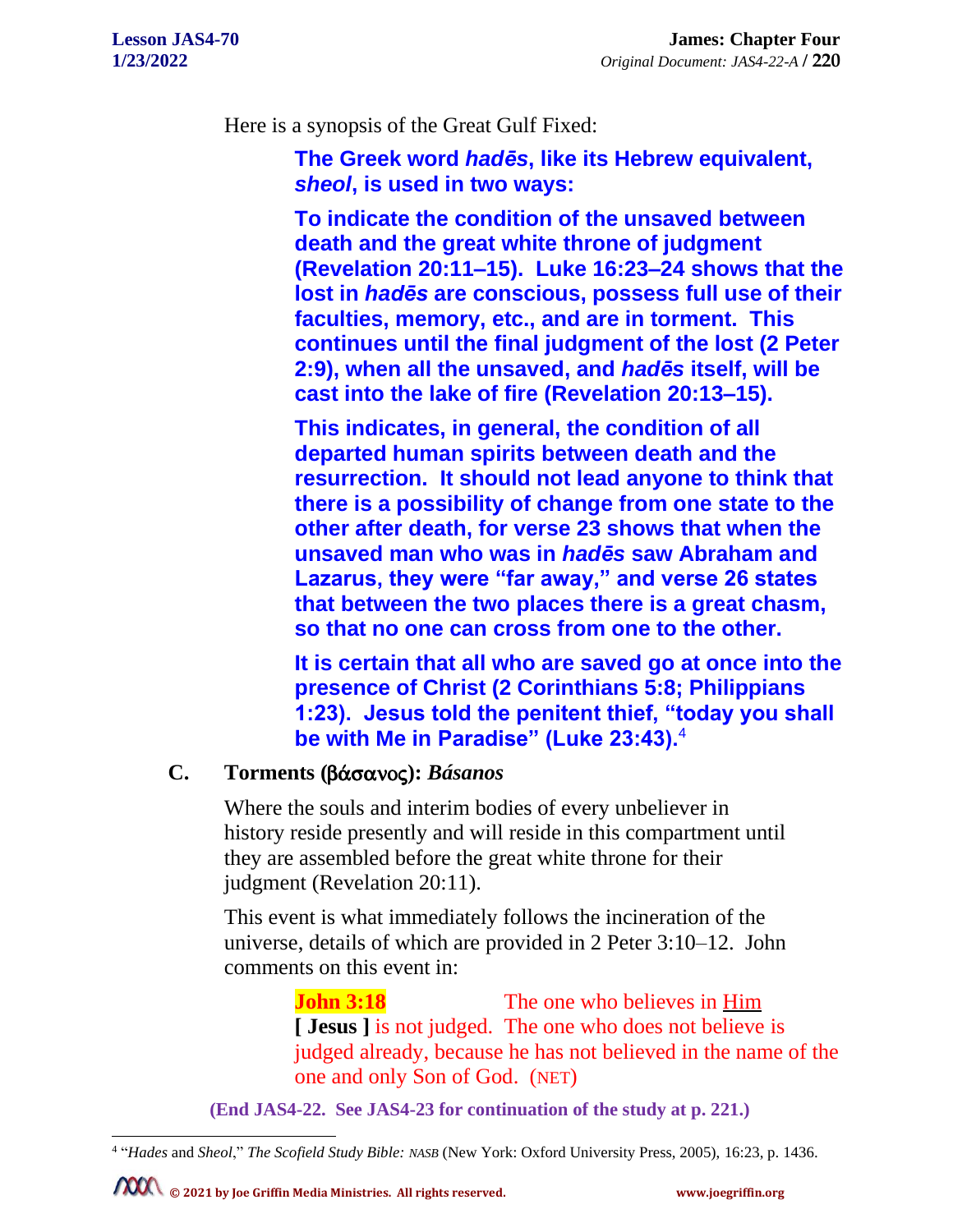These unbelievers are not judged for their sins, because their sins were already judged on the cross. Instead, they will appear at the Great White Throne Judgment in Revelation 20:11–15 which presents the details of their indictment:

> **Revelation 20:11** Then **I [ John ]** saw a large white throne and the One **[ Jesus ]** who was seated on it; the earth and the heaven vanished from His presence, and no place was found for them **[ all the unbelievers of history ]**.

**v. 12** And I saw the dead, the great **[ famous or accomplished ]** and the small **[ hoi polloli ]**, standing before the throne **[ the Supreme Court of Heaven's Court of Appeals ]**. Then books **[ plural ]** containing the record of works **[ by unbelievers ]** were opened. And another book **[ singular ]** of a different kind was opened which is the Book of Life **[ believers only ]**. And the dead were judged out of those things which were written into the books **[ plural ]**, according to their works **[ human good and evil ]**. (EXT)

The first presentation of evidence is the Book of Life which contains the names of believers only. Anyone who dies without believing in Jesus Christ has his name blotted out of this book.

The second presentation is the Books of Works which lists every unbeliever's "good works." These works were performed under the category of human good and evil and are rejected.

These individuals are condemned to the Lake of Fire forever. This area of Torments was originally designed for the fallen angels. Homo sapiens who choose to go in league with the fallen angels will also share the Lake of Fire forever.

An illustration of those who literally inhabit the Torments compartment of Hades is found in the NASB's in-text heading of Luke 16:19–31, *The rich man and Lazarus*.

## **D. Tartarus (**TartarÒw**):** *Tartaróō*

This compartment of Hades is reserved for certain fallen angels, i.e., demons. It is a prison for those who violated the rules of engagement as witnesses for the defense.

Homo sapiens, both for the defense and the Prosecution, violated divine standards. This is also true for a certain category of fallen angels who violated the rules of engagement in the Appeal.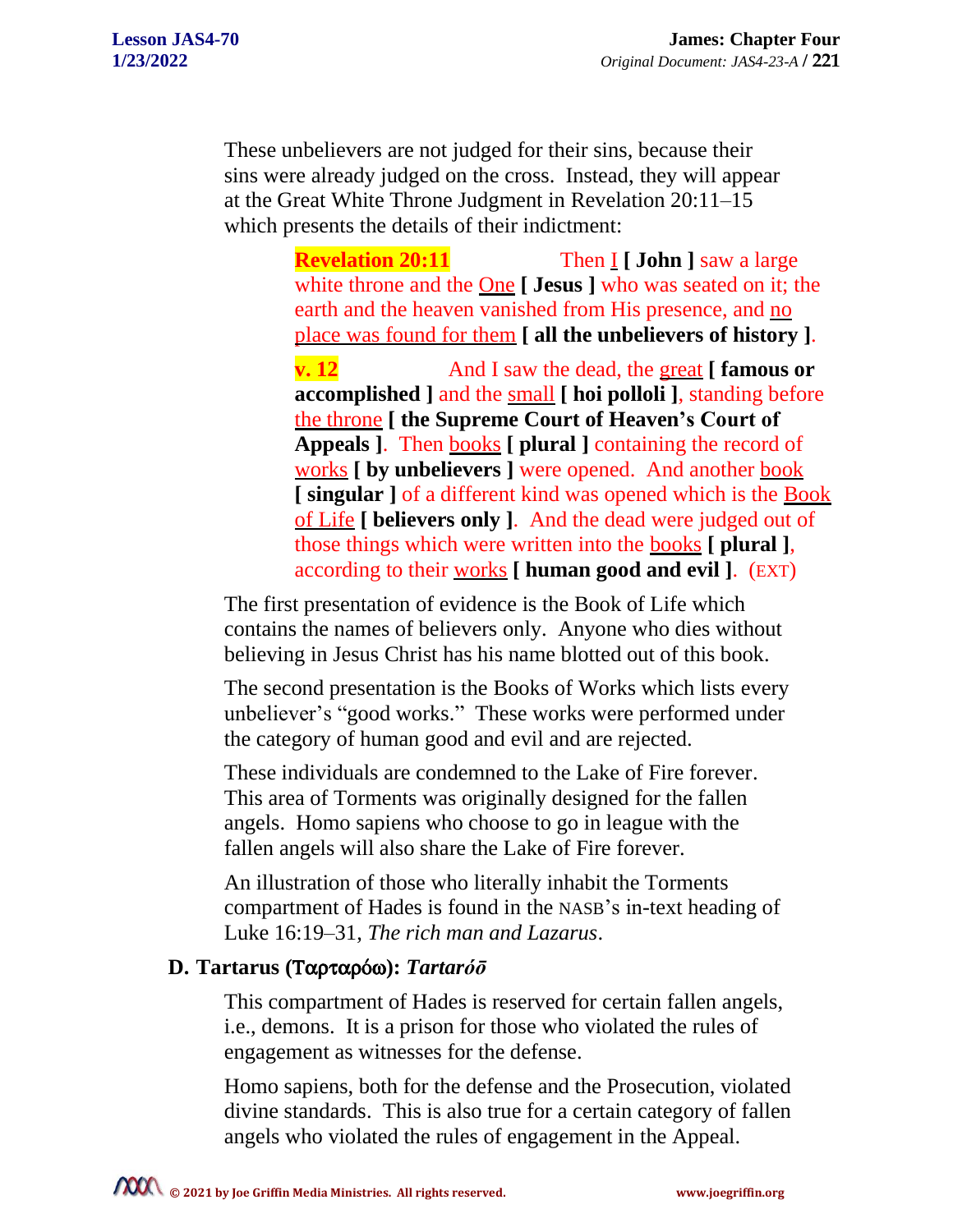Cain's violation was the murder of his brother, Abel, who was a witness for the Prosecution. That was a capital crime. However, Cain was the only witness for the defense and was spared but ostracized into the wilderness of  $\overline{\mathsf{11}}$  (*Noth*): Nod.

The divine decision to ostracize Cain preserved the bloodline of witnesses for the defense. However, this ostracism initially isolated future defense witnesses into an area referred to as "east of Eden" (Genesis 4:16).

Witnesses for the Prosecution were eliminated with the murder of Abel, a problem resolved by the birth of *'Atham* and *'Ishshah*'s third son, tv @ **(***Sheth***)**: Seth.

The birth of Seth restored order in the courtroom when witnesses for both the defense and the Prosecution resumed their testimonies.

Yet, witnesses for the defense were at a distinct disadvantage since that bloodline was banished to the wilderness of Nṓth.

Genesis: Chapter Five, documents Seth's chart pedigree down to Noah's family. When he was over 500 years old  $\vec{\mathbf{p}}$  (*No<sup>fa</sup>ch*): Noah had three sons, <u>יהוא *Shem*, הוא *Ham*, and הוא (*Yepheth*): Japheth</u> (Genesis 5:32).

At this point, Lucifer devised a plan to intervene into the reproductive process now underway by the Prosecution. His tactic was unauthorized by the Appeal's rules of engagement, nevertheless he concluded it was imperative that a new strategy be devised.

In Genesis: Chapter Six, the Dark Side's unorthodox strategy was put in play:

> **Genesis 6:1** Now it came about, when Homo sapiens began to multiply on the face of the land, that daughters were born to them.

**v. 2** Now the sons of God **[ fallen angels ]** observed the women, that they were beautiful, and they seized and passionately raped all whom they selected.

**v. 3** Then God the Father said, "My Holy Spirit shall not contend with human souls forever, for in his going astray, he is flesh. Therefore, his days shall be one hundred and twenty years **[ the elapsed time between this event and the flood ]**. (EXT)